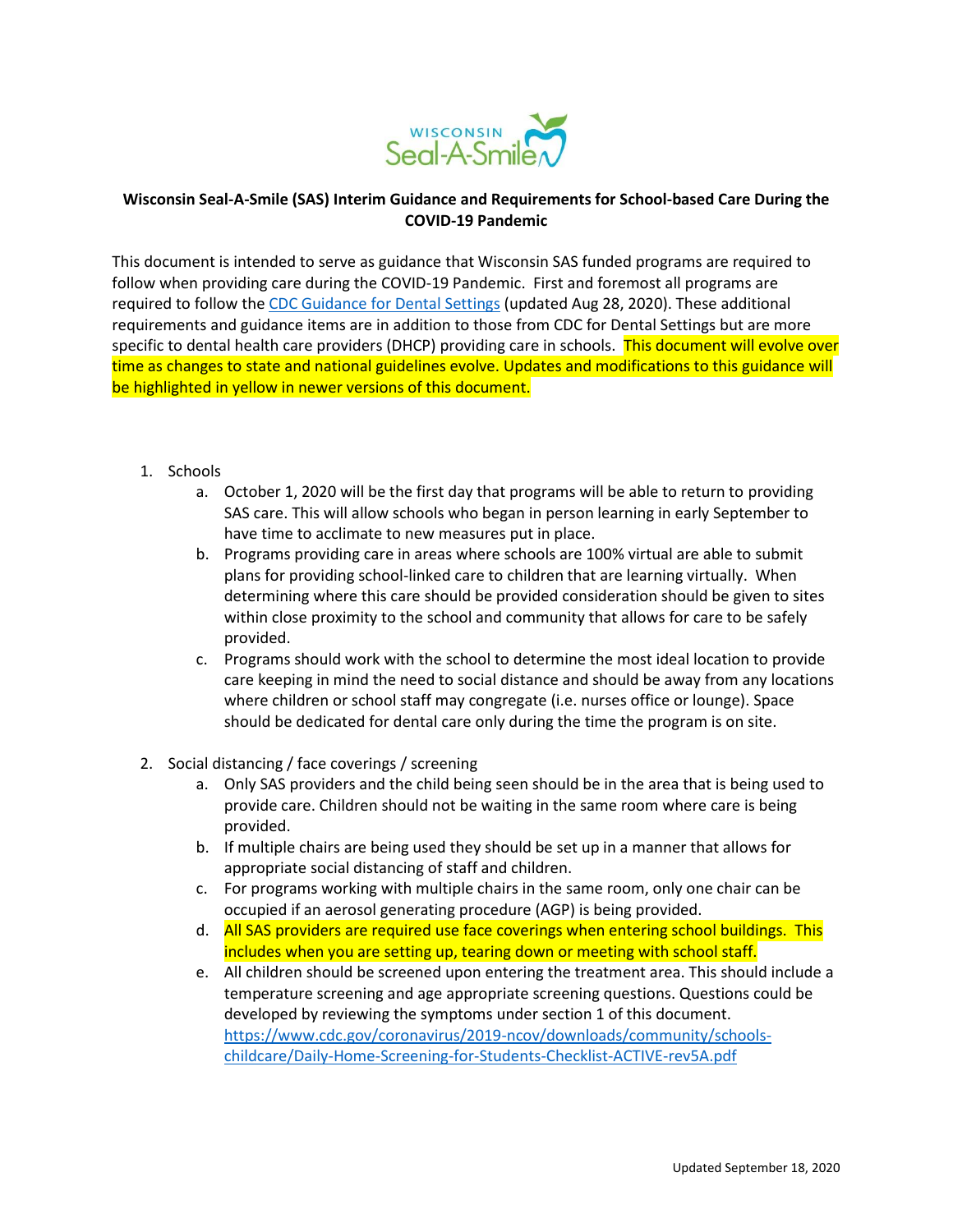- f. Programs should not solely rely on school screening protocols. Screening information should be documented in the child's record. Programs should have protocols in place for managing children that do not meet the screening criteria to receive treatment.
- 3. Infection control Programs should determine the curren[t COVID-19 activity level](https://www.dhs.wisconsin.gov/covid-19/local.htm) for the county/region they are providing care in which is updated every Wednesday by 2:00 p.m. If care is being provided in counties listed as "low" care can be provided without modifications to standard infection control precautions. Counties listed as "high" or "medium" are required to follow the guidance and requirements below.
	- a. Programs will be required to submit to SAS administrators a written infection control plan that includes a respiratory protection plan that will be reviewed and approved prior to programs providing care. The plan must include information on fit testing, extended use and reuse and disposal of masks/respirators.
	- b. Personal Protective Equipment (PPE)
		- i. During AGPs (e.g. resin based sealant placement, ultrasonic or using slowspeed handpiece) DHCP must use an N95 respirator or a respirator that offers an equivalent or higher level of protection such as other disposable filtering facepiece respirators, powered air-purifying respirators (PAPRs), or elastomeric respirators and a face shield.
			- 1. Respirators should be used in the context of a comprehensive respiratory protection program, which includes medical evaluations, fit testing and training in accordance with the Occupational Safety and Health Administration's (OSHA) Respiratory Protection standard ([29 CFR](https://www.osha.gov/laws-regs/regulations/standardnumber/1910/1910.134)  [1910.134\)](https://www.osha.gov/laws-regs/regulations/standardnumber/1910/1910.134)
			- 2. Respirators with exhalation valves are not recommended for source control and should not be used as unfiltered exhaled breath may compromise field. If only a respirator with an exhalation valve is available and source control is needed, the exhalation valve should be covered with a facemask that does not interfere with the respirator fit.
			- 3. A face shield must be worn during any AGP to assist in protecting the N95 for use throughout the day. A surgical mask over the N95 is not [recommended](https://blogs.cdc.gov/niosh-science-blog/2020/06/16/covering-n95s/#:~:text=Wearing%20a%20surgical%20mask%20or,approval%2C%20therefore%20voiding%20the%20certification.) by NIOSH because it is not consistent with the conditions of the approval, therefore voiding the certification.
		- ii. During a screening or fluoride varnish application (non AGP) the use of a surgical mask and face shield is acceptable.
		- iii. DHCP should implement the use of universal eye protection and wear eye protection in addition to their surgical mask to ensure the eyes, nose, and mouth are all protected from exposure to respiratory secretions during patient care encounters, including those where splashes and sprays are not anticipated.
		- iv. Disposable gowns should be removed and changed when soiled.
		- v. All DHCP (DDS, RDH, DA), volunteers and program staff interacting with children in schools are required to complete two mandatory infection control courses that will be offered at no cost by the SAS program. These trainings will be provided both live and then archived. Providers will submit a course completion evaluation and test prior to providing any care as part of Wisconsin SAS.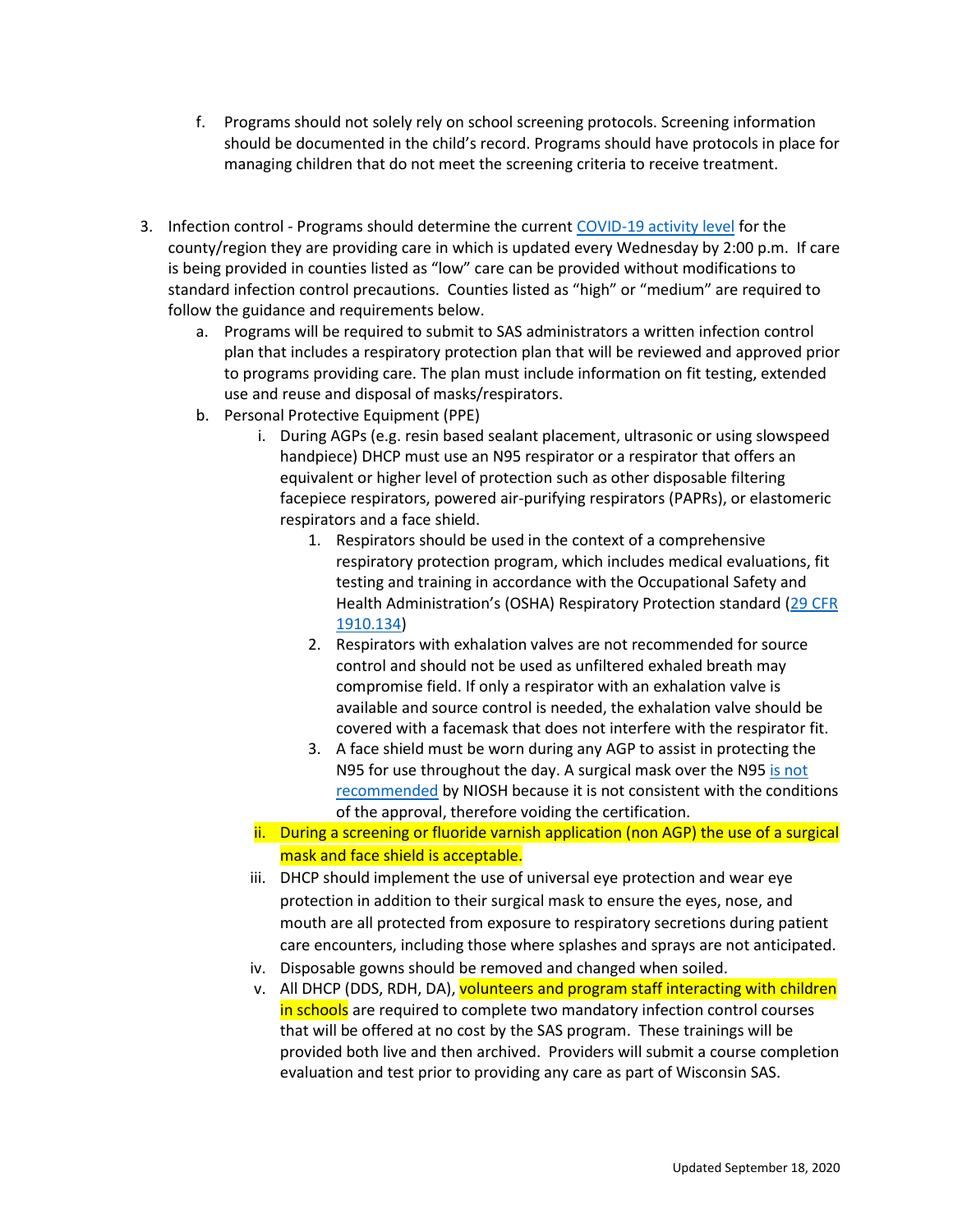- 1. Each DHCP, volunteer and program staff that interacts with children must individually register for both infection control training separately and independently complete the assessment to a passing rate of 80%.
- 2. The webinars will be available after the live sessions by registering at these links:
	- a. SAS Infection Control Part I: [https://us02web.zoom.us/webinar/register/WN\\_QGGCdM2MS](https://us02web.zoom.us/webinar/register/WN_QGGCdM2MS1Kl92lz6N_8zg) [1Kl92lz6N\\_8zg](https://us02web.zoom.us/webinar/register/WN_QGGCdM2MS1Kl92lz6N_8zg)
	- b. SAS Infection Control Part II: [https://us02web.zoom.us/webinar/register/WN\\_3nB89Rj-](https://us02web.zoom.us/webinar/register/WN_3nB89Rj-RhqKYH19IzqvfA)[RhqKYH19IzqvfA](https://us02web.zoom.us/webinar/register/WN_3nB89Rj-RhqKYH19IzqvfA)
- 4. Contact Tracing
	- a. Programs must keep a detailed log of children that contains the date, time of day the child was seen, child's name, provider name, assistant name (if applicable), any other program staff that interacted with the child, what chair the child was seen in (if working out of multiple chairs) and note if any AGP were provided.
	- b. Programs should request families notify them if the child or anyone in the household tests positive for COVID-19 within 2 days after treatment.
	- c. Any provider suspected of being exposed to COVID-19 while at work should follow the [DHS exclusion of health care workers with a known close contact to a COVID-19 case](https://www.dhs.wisconsin.gov/covid-19/providers.htm)  [guidance.](https://www.dhs.wisconsin.gov/covid-19/providers.htm) SAS may not operate under guidance for health care facilities that would suffer significant staffing shortages. In general, staff with a medium and high-risk exposure should be excluded from work for 14 days. All of this should be done in coordination with the local health department. Staff exposed to COVID-19 outside the workplace, should be excluded from work for 14 days and follow the same [quarantine](https://www.dhs.wisconsin.gov/publications/p02627.pdf)  [recommendations](https://www.dhs.wisconsin.gov/publications/p02627.pdf) as the general public. Consult with SAS administration if you have any questions about implementation of this policy.
	- d. Any SAS providers who test positive for COVID-19 should work with their local health department on isolation requirements, notify schools, participate in all contact tracing efforts requested by the school and/or LHD, and immediately notify SAS administration.
	- e. Do not report to work or provide care to children in schools if feeling ill, including illnesses with only mild symptoms that would normally not cause you to miss work.
- 5. Engineering controls and environmental infection control Please review th[e CDC Guidance for](https://www.cdc.gov/coronavirus/2019-ncov/hcp/dental-settings.html)  [Dental Settings](https://www.cdc.gov/coronavirus/2019-ncov/hcp/dental-settings.html) regarding how to optimize the use of engineering controls and environmental controls.
	- a. High volume evacuation (HVE) programs must use HVE (not a saliva ejector) and four handed dentistry during any aerosol generating procedure.
	- b. The use of two handed dentistry for sealant placement is not allowable.

## Glossary

 Aerosol generating procedure - Procedures that may generate aerosols (i.e., particles of respirable size, <10 μm). Aerosols can remain airborne for extended periods and can be inhaled.